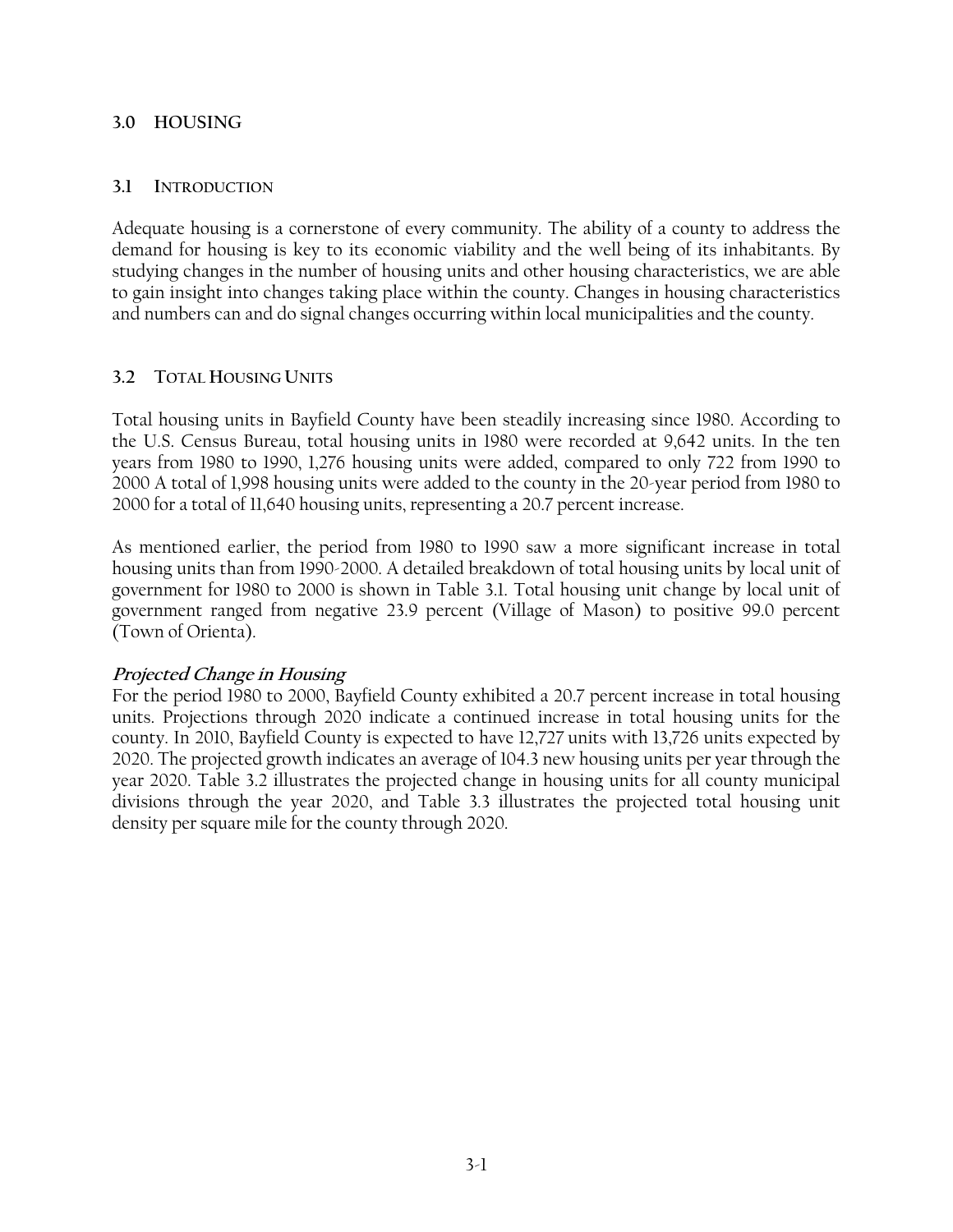|                        | 1980  | 1990   | 2000   | Absolute<br>Change: | Percent<br>Change: |
|------------------------|-------|--------|--------|---------------------|--------------------|
|                        |       |        |        | 1980 to 2000        | 1980 to 2000       |
| Towns                  |       |        |        |                     |                    |
| Barksdale              | 284   | 318    | 353    | $+69$               | $+24.3%$           |
| <b>Barnes</b>          | 1,049 | 1,307  | 1,486  | $+437$              | $+41.7\%$          |
| Bayfield               | 364   | 344    | 491    | $+127$              | $+34.9\%$          |
| Bayview                | 192   | 206    | 283    | $+91$               | $+48.4%$           |
| Bell                   | 343   | 364    | 412    | $+69$               | $+20.1%$           |
| Cable                  | 672   | 753    | 697    | $+25$               | $+3.7\%$           |
| Clover                 | 255   | 263    | 364    | $+109$              | $+42.7%$           |
| Delta                  | 253   | 362    | 328    | $+75$               | $+29.6%$           |
| Drummond               | 645   | 621    | 645    | $\mathbf{0}$        | $0\%$              |
| Eileen                 | 239   | 274    | 275    | $+36$               | $+15.1\%$          |
| <b>Grand View</b>      | 449   | 502    | 529    | $+80$               | $+17.8\%$          |
| Hughes                 | 311   | 393    | 343    | $+32$               | $+10.3\%$          |
| Iron River             | 857   | 915    | 973    | $+116$              | $+13.5\%$          |
| Kelly                  | 141   | 165    | 168    | $+27$               | $+19.1\%$          |
| Keystone               | 145   | 139    | 186    | $+41$               | $+28.3\%$          |
| Lincoln                | 150   | 178    | 191    | $+41$               | $+27.3%$           |
| Mason                  | 137   | 153    | 151    | $+14$               | $+10.2\%$          |
| Namakagon              | 536   | 625    | 532    | $-4$                | $-0.7\%$           |
| Orienta                | 101   | 151    | 201    | $+100$              | $+99.0\%$          |
| Oulu                   | 237   | 263    | 267    | $+30$               | $+12.7\%$          |
| Pilsen                 | 85    | 91     | 104    | $+19$               | $+22.4%$           |
| Port Wing              | 282   | 314    | 356    | $+74$               | $+26.2\%$          |
| Russell*               | 319   | 413    | 506    | $+187$              | $+58.6%$           |
| Red Cliff Reservation  | 243   | 343    | 429    | $+186$              | $+76.5\%$          |
| Tripp                  | 96    | 114    | 130    | $+34$               | $+35.4%$           |
| Washburn               | 156   | 201    | 227    | $+71$               | $+45.5\%$          |
| <b>TOTAL</b>           | 8,298 | 9,429  | 10,198 | $+1,900$            | $+22.9%$           |
|                        |       |        |        |                     |                    |
| <b>Villages</b>        |       |        |        |                     |                    |
| Mason                  | 46    | 35     | 35     | $\cdot \! 1\!1$     | $-23.9\%$          |
| Cities                 |       |        |        |                     |                    |
| Bayfield               | 392   | 460    | 403    | $+11$               | $+2.8%$            |
| Washburn               | 906   | 994    | 1,004  | $+98$               | $+10.9\%$          |
| <b>TOTAL</b>           | 1,344 | 1,489  | 1,442  | $+98$               | $+7.3\%$           |
| <b>BAYFIELD COUNTY</b> | 9,642 | 10,918 | 11,640 | $+1,998$            | $+20.7\%$          |

**Table 3.1: Bayfield County Total Housing Units, 1980-2000** 

Source: US Census Bureau and Red Cliff Band of Lake Superior Chippewa

\*Red Cliff Reservation numbers are included in the Town of Russell's totals.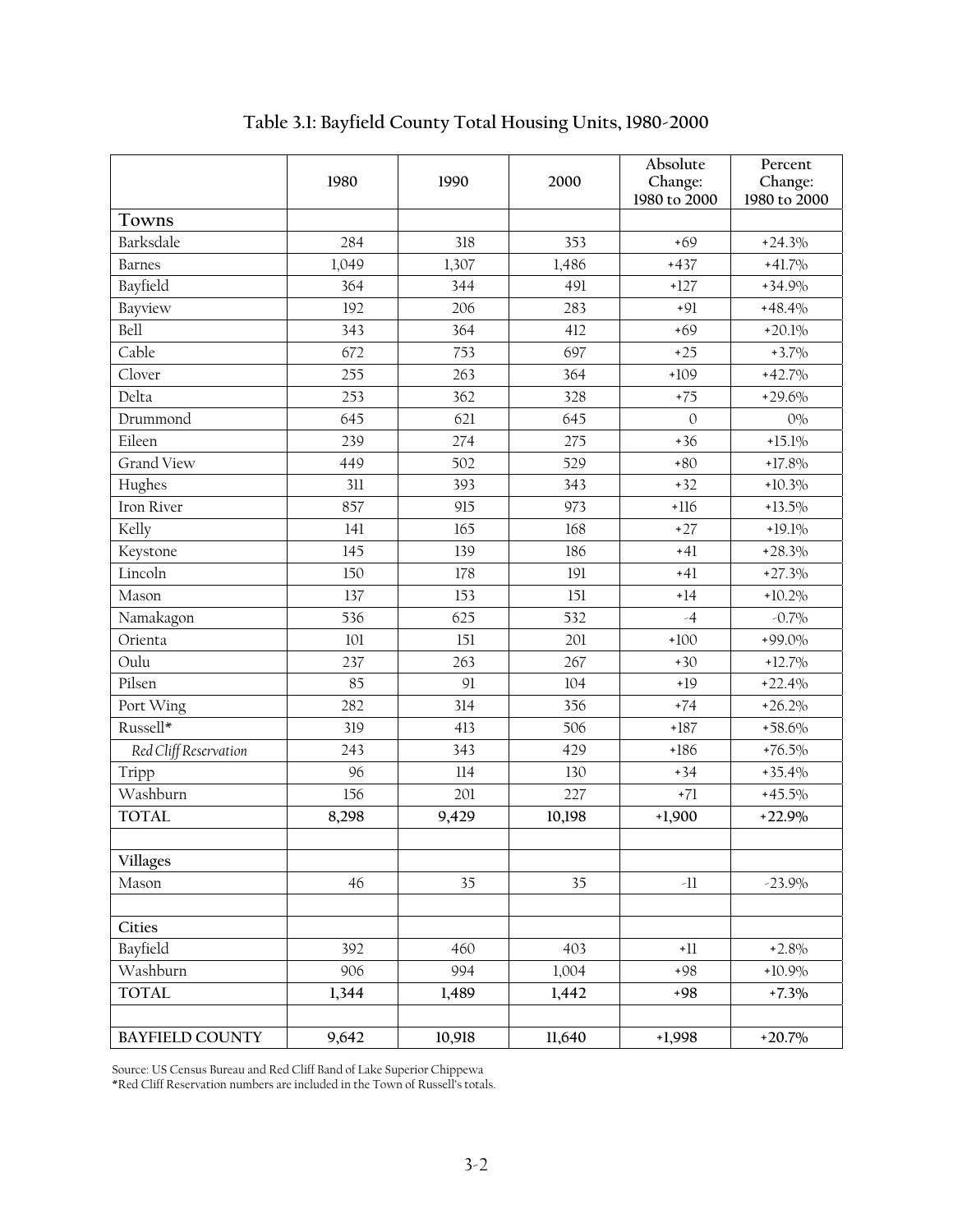|                        | 1980 <sup>1</sup> | 1990 <sup>1</sup> | 2000 <sup>1</sup> | $2005^2$ | $2010^2$ | $2015^2$ | $2020^2$ | Total<br>Projected<br>Units from:<br>2000 to<br>$2020^2$ | Projected<br>Housing<br>Units<br>p/ year:<br>2000 to<br>$2020^2$ |
|------------------------|-------------------|-------------------|-------------------|----------|----------|----------|----------|----------------------------------------------------------|------------------------------------------------------------------|
| Towns                  |                   |                   |                   |          |          |          |          |                                                          |                                                                  |
| Barksdale              | 284               | 318               | 353               | 370      | 387      | 405      | 422      | 69                                                       | 3.5                                                              |
| <b>Barnes</b>          | 1,049             | 1,307             | 1,486             | 1,608    | 1,718    | 1,827    | 1,936    | 450                                                      | 22.5                                                             |
| Bayfield               | 364               | 344               | 491               | 495      | 527      | 558      | 590      | 99                                                       | 5.0                                                              |
| Bayview                | 192               | 206               | 283               | 295      | 318      | 341      | 364      | 81                                                       | 4.1                                                              |
| Bell                   | 343               | 364               | 412               | 425      | 442      | 459      | 476      | 64                                                       | 3.2                                                              |
| Cable                  | 672               | 753               | 697               | 726      | 732      | 739      | 745      | 48                                                       | 2.4                                                              |
| Clover                 | 255               | 263               | 364               | 376      | 403      | 430      | 457      | 93                                                       | 4.7                                                              |
| Delta                  | 253               | 362               | 328               | 371      | 389      | 408      | 427      | 99                                                       | 5.0                                                              |
| Drummond               | 645               | 621               | 645               | 637      | 637      | 637      | 637      | $\mathcal{S}$                                            | $-0.4$                                                           |
| Eileen                 | 239               | 274               | 275               | 290      | 299      | 308      | 317      | 42                                                       | 2.1                                                              |
| Grand View             | 449               | 502               | 529               | 553      | 573      | 593      | 613      | 84                                                       | 4.2                                                              |
| Hughes                 | 311               | 393               | 343               | 373      | 381      | 389      | 397      | 54                                                       | 2.7                                                              |
| Iron River             | 857               | 915               | 973               | 1,002    | 1,031    | 1,060    | 1,089    | 116                                                      | 5.8                                                              |
| Kelly                  | 141               | 165               | 168               | 178      | 185      | 192      | 199      | 31                                                       | 1.6                                                              |
| Keystone               | 145               | 139               | 186               | 187      | 198      | 208      | 218      | 32                                                       | 1.6                                                              |
| Lincoln                | 150               | 178               | 191               | 204      | 214      | 224      | 235      | 44                                                       | 2.2                                                              |
| Mason                  | 137               | 153               | 151               | 158      | 161      | 165      | 168      | 17                                                       | 0.9                                                              |
| Namakagon              | 536               | 625               | 532               | 561      | 560      | 559      | 558      | 26                                                       | 1.3                                                              |
| Orienta                | 101               | 151               | 201               | 226      | 251      | 276      | 301      | 100                                                      | 5.0                                                              |
| Oulu                   | 237               | 263               | 267               | 278      | 286      | 293      | 301      | 34                                                       | 1.7                                                              |
| Pilsen                 | 85                | 91                | 104               | 108      | 112      | 117      | 122      | 18                                                       | 0.9                                                              |
| Port Wing              | 282               | 314               | 356               | 373      | 391      | 410      | 428      | 72                                                       | 3.6                                                              |
| Russell*               | 319               | 413               | 506               | 553      | 600      | 646      | 693      | 187                                                      | 9.4                                                              |
| Red Cliff Reservation  | 243               | 343               | 429               | 478      | 524      | 571      | 617      | 188                                                      | 9.4                                                              |
| Tripp                  | 96                | 114               | 130               | 139      | 147      | 156      | 164      | 34                                                       | 1.7                                                              |
| Washburn               | 156               | 201               | 227               | 248      | 266      | 283      | 301      | 74                                                       | 3.7                                                              |
| <b>TOTAL</b>           | 8,298             | 9,429             | 10,198            | 10,734   | 11,208   | 11,683   | 12,158   | 1,960                                                    | 98.0                                                             |
|                        |                   |                   |                   |          |          |          |          |                                                          |                                                                  |
| <b>Villages</b>        |                   |                   |                   |          |          |          |          |                                                          |                                                                  |
| Mason                  | 46                | 35                | 35                | 30       | 28       | 25       | 22       | $-13$                                                    | $-0.7$                                                           |
|                        |                   |                   |                   |          |          |          |          |                                                          |                                                                  |
| Cities                 |                   |                   |                   |          |          |          |          |                                                          |                                                                  |
| Bayfield               | 392               | 460               | 403               | 422      | 425      | 428      | 431      | 28                                                       | 1.4                                                              |
| Washburn               | 906               | 994               | 1,004             | 1,041    | 1,066    | 1,090    | 1,115    | $111$                                                    | 5.6                                                              |
| <b>TOTAL</b>           | 1,344             | 1,489             | 1,442             | 1,493    | 1,519    | 1,543    | 1,568    | 126                                                      | 6.3                                                              |
|                        |                   |                   |                   |          |          |          |          |                                                          |                                                                  |
| <b>BAYFIELD COUNTY</b> | 9,642             | 10,918            | 11,640            | 12,227   | 12,727   | 13,226   | 13,726   | 2,086                                                    | 104.3                                                            |

# **Table 3.2: Total Housing Units, 1980-2000 & Projected Total Units, 2000-2020**

Source: <sup>1</sup>US Census Bureau, <sup>2</sup> NWRPC, and Red Cliff Band of Lake Superior Chippewa

\*Red Cliff Reservation numbers are included in the Town of Russell's totals.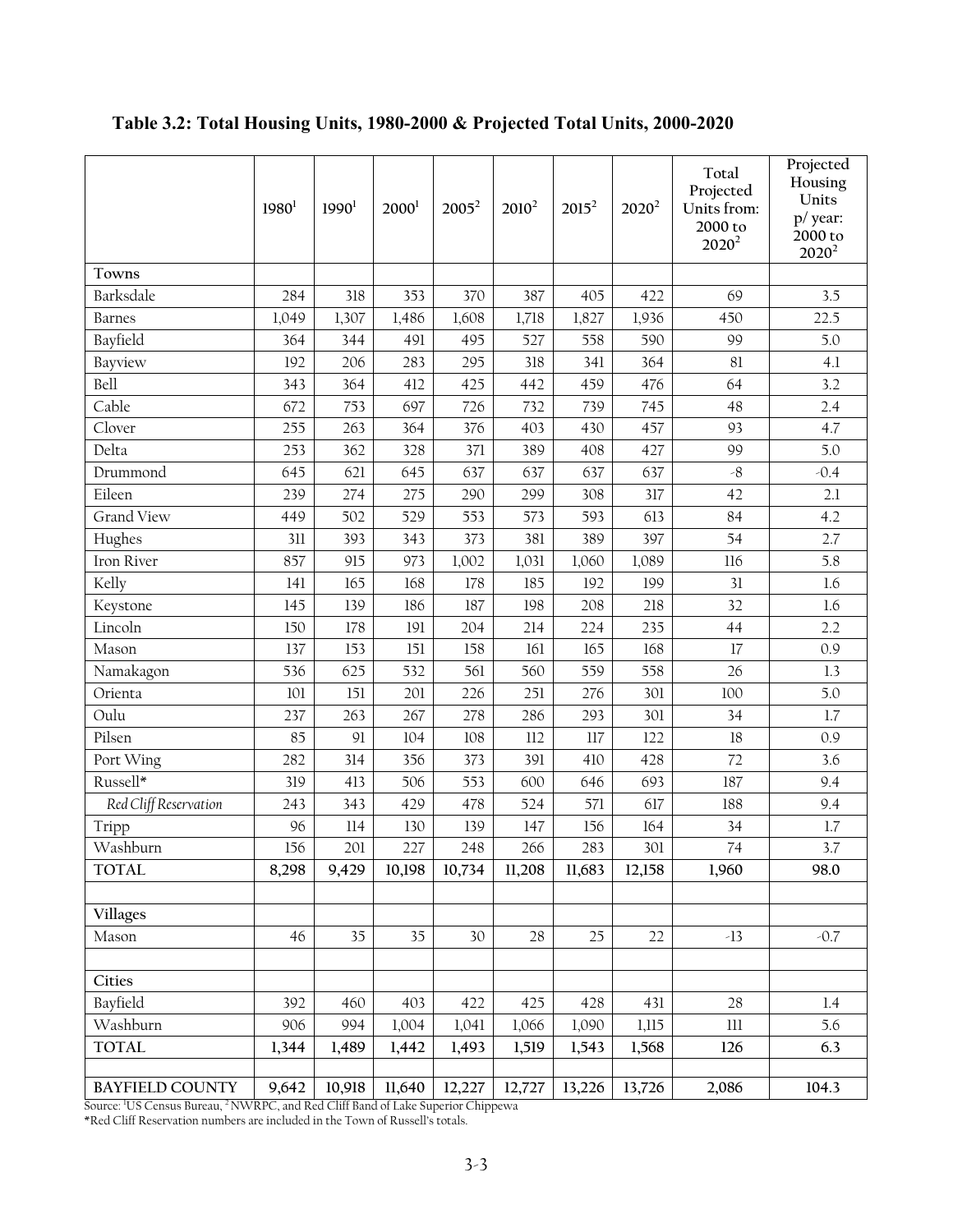|                                  | AREA (SQ. MI.) |         | TOTAL HOUSING UNITS P/SQ. MI. |                   |          |           |          |
|----------------------------------|----------------|---------|-------------------------------|-------------------|----------|-----------|----------|
|                                  | Total          | Land    | $1980^1$                      | 1990 <sup>1</sup> | $2000^1$ | $2010^2$  | $2020^2$ |
|                                  | area           | area    |                               |                   |          |           |          |
| Towns                            |                |         |                               |                   |          |           |          |
| Barksdale                        | 66.7           | 55.5    | 5.1                           | 5.7               | 6.4      | 7.0       | 7.6      |
| <b>Barnes</b>                    | 124.3          | 117.5   | 8.9                           | $11.1\,$          | 12.6     | 14.6      | 16.5     |
| Bayfield                         | 134.2          | 89.3    | 4.1                           | 3.9               | 5.5      | 5.9       | 6.6      |
| Bayview                          | 56.1           | 41.5    | 4.6                           | 5.0               | 6.8      | $7.7\,$   | 8.8      |
| Bell                             | 60.4           | 59.6    | 5.8                           | 6.1               | 6.9      | 7.4       | 8.0      |
| Cable                            | 71.4           | 69.2    | 9.7                           | 10.9              | $10.1\,$ | 10.6      | $10.8\,$ |
| Clover                           | 59.9           | 59.6    | 4.3                           | 4.4               | 6.1      | 6.8       | 7.7      |
| Delta                            | 72.2           | 69.6    | 3.6                           | 5.2               | 4.7      | 5.6       | 6.1      |
| Drummond                         | 143.2          | 137.2   | 4.7                           | 4.5               | 4.7      | 4.6       | 4.6      |
| Eileen                           | 35.3           | 35.2    | 6.8                           | 7.8               | 7.8      | 8.5       | 9.0      |
| <b>Grand View</b>                | 107.1          | 104.3   | 4.3                           | 4.8               | 5.1      | 5.5       | 5.9      |
| Hughes                           | 53.5           | 52.0    | 6.0                           | 7.6               | 6.6      | 7.3       | 7.6      |
| Iron River                       | 34.9           | 31.4    | 27.3                          | 29.1              | 31.0     | 32.8      | 34.7     |
| Kelly                            | 36.7           | 36.7    | 3.8                           | 4.5               | 4.6      | 5.0       | 5.4      |
| Keystone                         | 36.1           | 35.8    | 4.1                           | 3.9               | 5.2      | 5.5       | 6.1      |
| Lincoln                          | 35.9           | 35.5    | 4.2                           | 5.0               | 5.4      | 6.0       | 6.6      |
| Mason                            | 35.9           | 35.9    | 3.8                           | 4.3               | 4.2      | 4.5       | 4.7      |
| Namakagon                        | 72.2           | 65.0    | 8.2                           | 9.6               | 8.2      | 8.6       | 8.6      |
| Orienta                          | 54.3           | 54.1    | 1.9                           | 2.8               | 3.7      | 4.6       | 5.6      |
| Oulu                             | 35.5           | 35.5    | 6.7                           | 7.4               | 7.5      | $\rm 8.1$ | 8.5      |
| Pilsen                           | 34.8           | 34.6    | 2.5                           | 2.6               | 3.0      | 3.2       | 3.5      |
| Port Wing                        | 46.7           | 46.6    | 6.1                           | 6.7               | 7.6      | 8.4       | 9.2      |
| Russell                          | 100.2          | 49.8    | 6.4                           | 8.3               | 10.2     | 12.0      | 13.9     |
| Tripp                            | 34.9           | 34.7    | 2.8                           | 3.3               | 3.7      | 4.2       | 4.7      |
| Washburn                         | 85.2           | 85.0    | $1.8\,$                       | 2.4               | 2.7      | 3.1       | 3.5      |
| <b>TOTAL</b>                     | 2,034.4        | 1,471.3 | 5.6                           | 6.4               | 6.9      | 7.6       | 8.3      |
|                                  |                |         |                               |                   |          |           |          |
| <b>Villages</b>                  |                |         |                               |                   |          |           |          |
| Mason                            | 0.5            | 0.5     | 92.0                          | 70.0              | 70.0     | 56.0      | 44.0     |
|                                  |                |         |                               |                   |          |           |          |
| Cities                           |                |         |                               |                   |          |           |          |
| Bayfield                         | 0.7            | 0.7     | 560.0                         | 657.1             | 575.7    | 607.1     | 615.7    |
| Washburn                         | 6.2            | 3.9     | 232.3                         | 254.9             | 257.4    | 273.3     | 285.9    |
| <b>TOTAL</b>                     | 7.4            | 5.1     | 263.5                         | 292.0             | 282.7    | 297.8     | 307.5    |
|                                  |                |         |                               |                   |          |           |          |
| <b>BAYFIELD</b><br><b>COUNTY</b> | 2,041.8        | 1,476.4 | 6.5                           | 7.4               | 7.9      | 8.6       | 9.3      |

**Table 3.3: Land Area & Total Housing Units per sq. mi., Bayfield County, 1980-2020** 

Source: <sup>1</sup>US Census Bureau <sup>2</sup>NWRPC Projections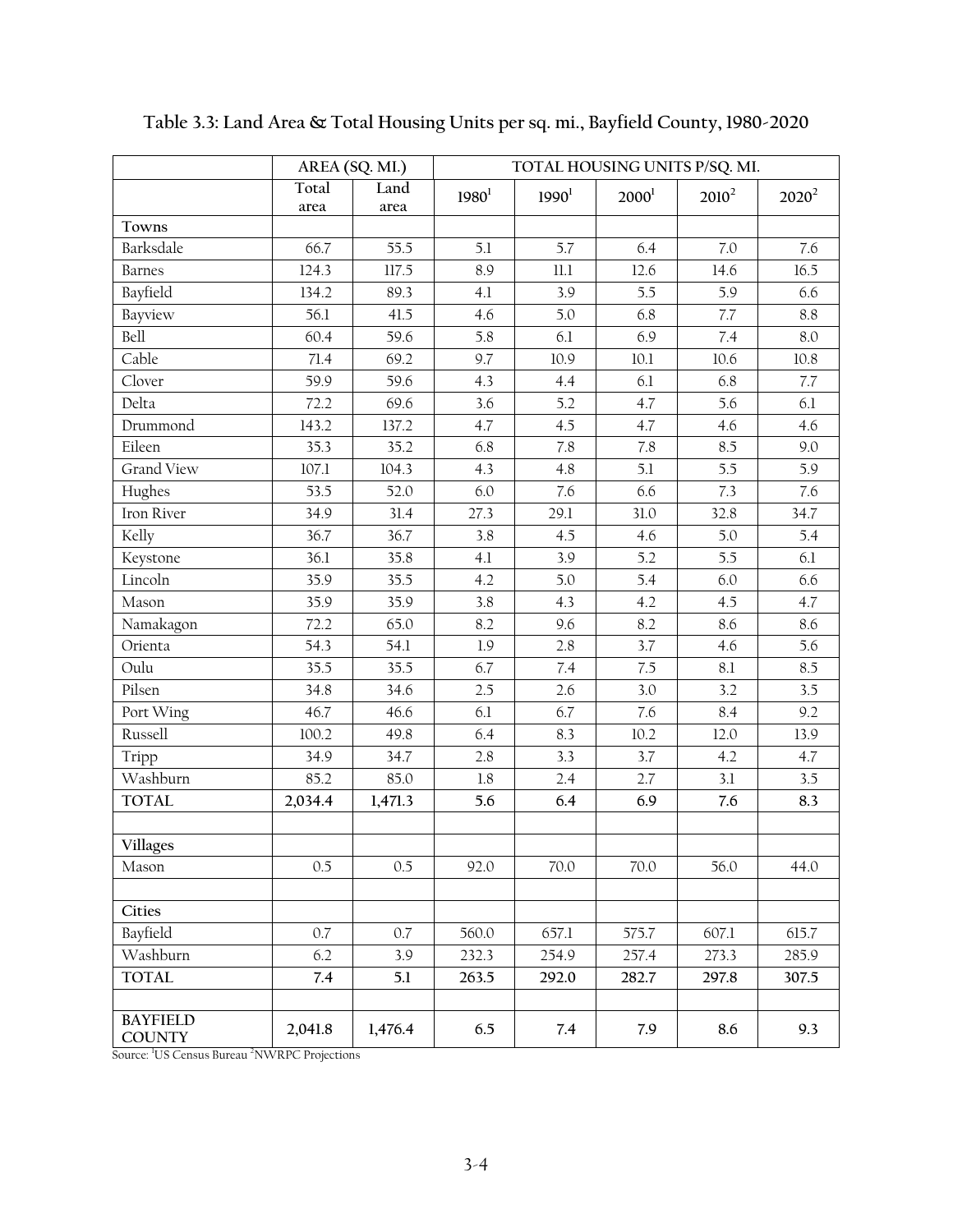### **3.3 HOUSING OCCUPANCY CHARACTERISTICS**

## **Occupied Housing Units**

The U.S. Census identifies 6,207 occupied housing units in Bayfield County in 2000. Of these, 4,954 (80.0%) are found in the county's unincorporated areas. At present, the county maintains an overall average of 4.2 occupied housing units per square mile, with 245.7 units per square mile in incorporated areas and 3.4 per square mile in unincorporated areas. Table 3.4 illustrates the number of occupied housing units in the county and projections through 2020.

### **Owner Occupied Units**

Just less than one-half of all housing units in Bayfield County are owner occupied. The U.S. Census identified 5,127 (44.0% of all housing units) as owner occupied in 2000, representing a 4.2 percent increase for the county from 1990. The Census identifies 2.45 persons per owneroccupied housing unit in 2000.

### **Renter Occupied Units**

The U.S. Census reports 1,080 renter occupied units in the county in 2000, comprising 17.4 percent of all occupied housing units, and an increase of 3.3 percent from 1990 Census. The Census identifies 2.18 persons per rental unit in 2000.

### **Seasonal Housing Units**

Table 3.5 displays seasonal housing units in Bayfield County from 1990 to 2000, with projections until 2020. Seasonal housing units are increasing throughout every municipal division in the county. By 2020, seasonal housing units are predicted to increase by 1,895 and will make up close to 50 percent of the total housing units in the county.

### **Occupied Housing Density**

As is indicated by Table 3.4, the highest levels of occupied units in the county's rural areas are found in the Towns of Cable, Iron River, and Russell. Projections through 2020 indicate these units of government will continue to lead the county's unincorporated areas in total occupied unit density.

### **Subsidized Housing and Assisted Living**

The Bayfield County Housing Authority currently maintains 12 apartment buildings in the county totaling 148 separated apartments, 2 buildings for families, and 12 family homes. Besides the buildings they manage, they also have a voucher rental assistance program that helps persons who are renting in the private sector. They currently hold 73 vouchers that are utilized countywide. These buildings and homes are located in the City of Bayfield and Towns of Washburn, Port Wing, Iron River, Grand View, Drummond, and Cable. These programs are designed for low-income families or elderly/handicapped persons in the county. A permanently affordable housing program is available through the Northern Lake Health Care Center.

### **Seasonal/Recreational Housing**

The 2000 U.S. Census identifies 5,433 vacant housing units in Bayfield County; and of these, 4,922 (42.3% of total housing units) were designated for seasonal, occasional, and/or recreational use. Projections indicate the number of seasonal dwellings to increase throughout the county through 2020. It should be noted, however, that these projections are mathematical calculations only and do not factor in the conversion of existing seasonal dwellings into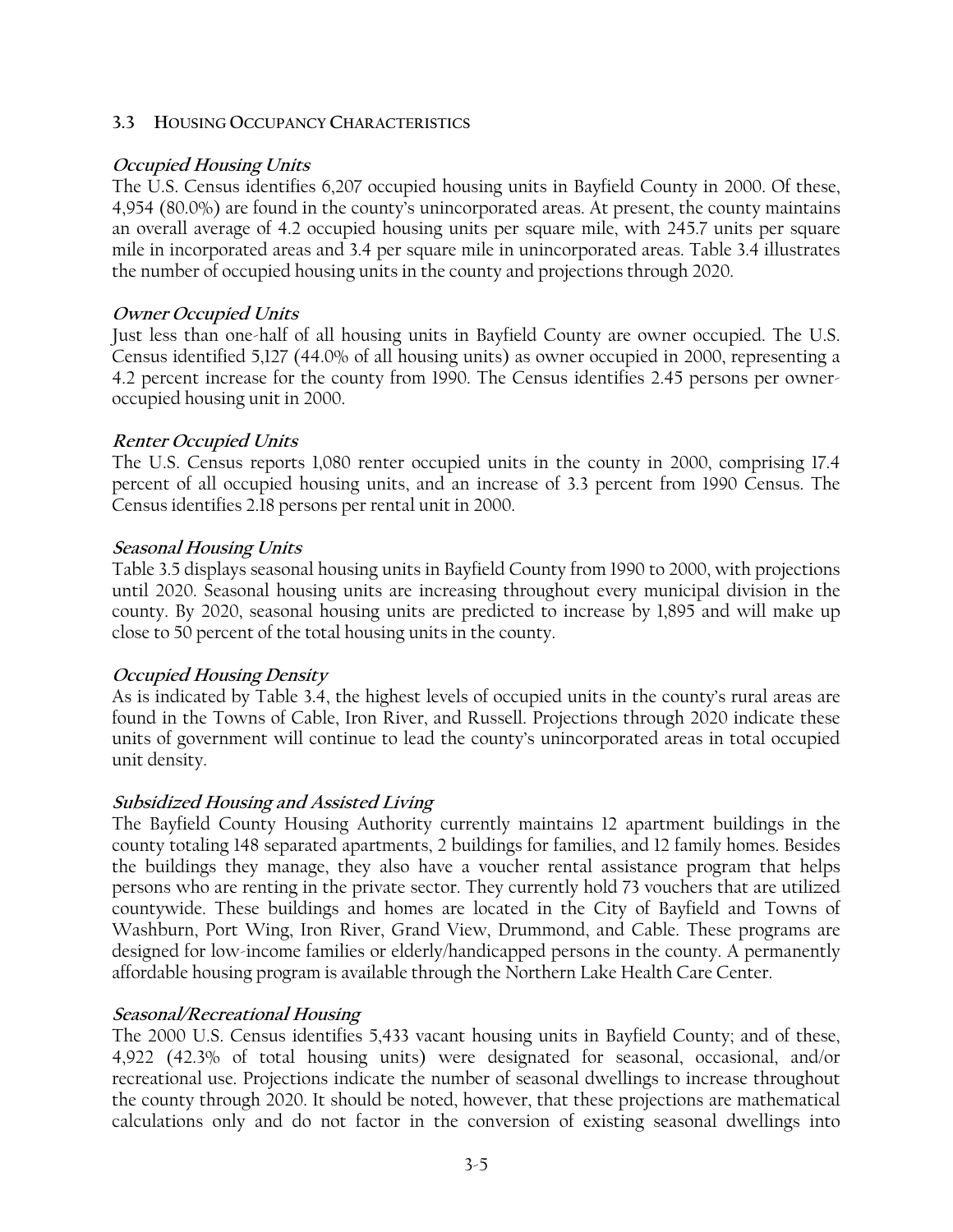permanent residences, a practice which may outpace the construction of new seasonal dwellings resulting in an overall decline in total seasonal houses in coming years. Table 3.5 indicates the number of seasonal dwelling units in 1980, 1990, and 2000 with projections through 2020. Projections indicate an additional 1,895 seasonal housing units to be constructed in the county by 2020.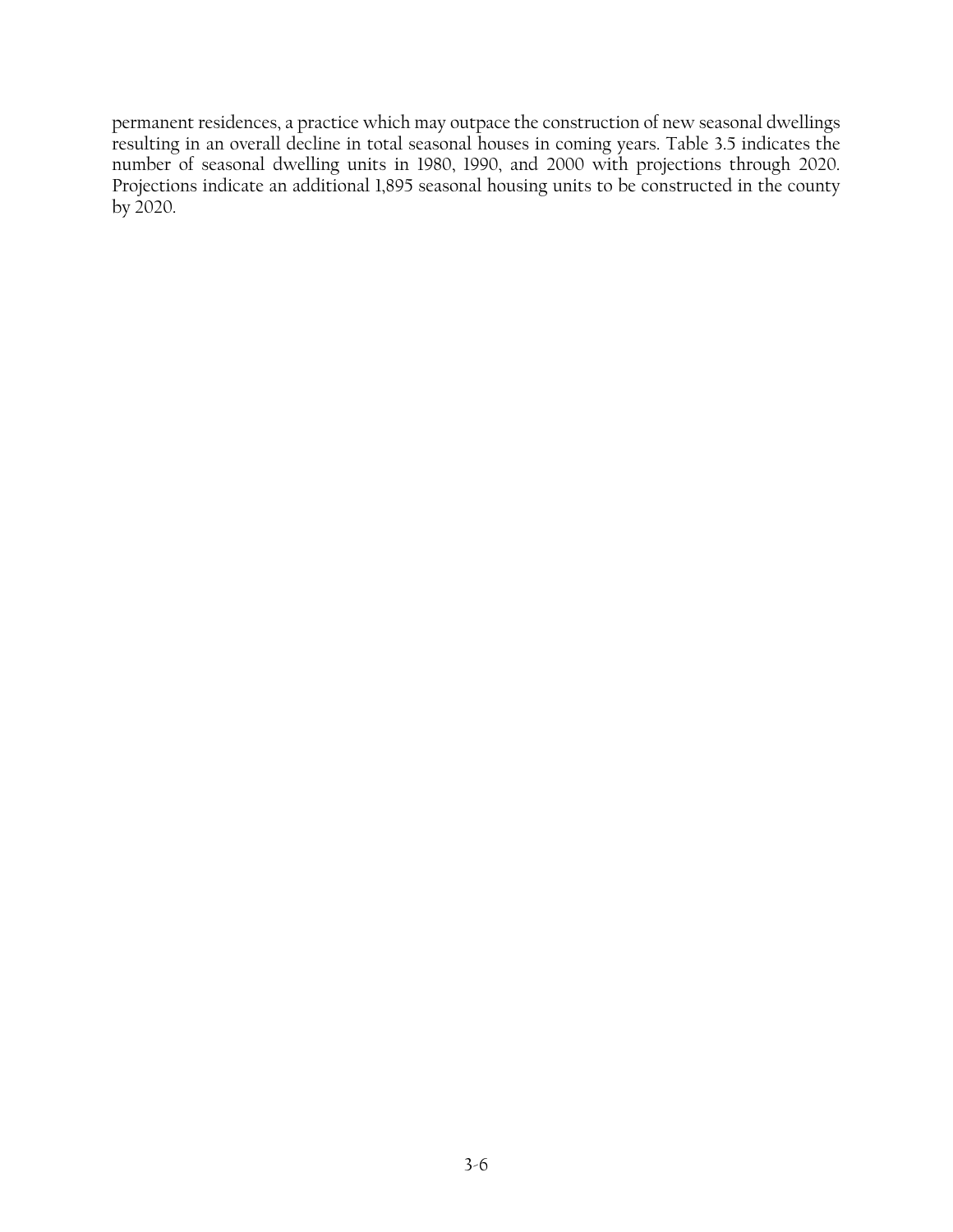|                                       | $1980^1$ | 1990 <sup>1</sup> | $2000^1$ | $2005^2$ | $2010^2$ | $201\overline{5^2}$ | $2020^2$ |
|---------------------------------------|----------|-------------------|----------|----------|----------|---------------------|----------|
| Towns                                 |          |                   |          |          |          |                     |          |
| Barksdale                             | 247      | 275               | 303      | 317      | 331      | 345                 | 359      |
| <b>Barnes</b>                         | 209      | 220               | 278      | 287      | 305      | 322                 | 339      |
| Bayfield                              | 202      | 220               | 261      | 272      | 287      | 301                 | 316      |
| Bayview                               | 119      | 148               | 197      | 213      | 233      | 252                 | 272      |
| Bell                                  | 113      | 105               | 115      | 113      | 113      | 114                 | 114      |
| Cable                                 | $330*$   | 346               | 381      | 390      | 403      | 416                 | 429      |
| Clover                                | 106      | 90                | 99       | 93       | 91       | 90                  | 89       |
| Delta                                 | 82       | 93                | $107\,$  | 113      | 119      | 125                 | 132      |
| Drummond                              | 185      | 205               | 231      | 242      | 253      | 264                 | 276      |
| Eileen                                | 213      | 234               | 249      | 259      | 268      | 277                 | 286      |
| <b>Grand View</b>                     | 170      | 178               | 222      | 229      | 242      | 255                 | 268      |
| Hughes                                | 113      | 136               | 166      | 178      | 191      | 205                 | 218      |
| Iron River                            | 414      | 434               | 485      | 498      | 515      | 522                 | 551      |
| Kelly                                 | $110\,$  | 134               | 140      | 151      | 158      | 165                 | 173      |
| Keystone                              | 112      | $113$             | 146      | 149      | 157      | 166                 | 174      |
| Lincoln                               | 91       | 115               | $118\,$  | 128      | 135      | 142                 | 148      |
| Mason                                 | 109      | 109               | 112      | 112      | 113      | 114                 | 115      |
| Namakagon                             | 128      | 132               | 149      | 152      | 157      | 163                 | 168      |
| Orienta                               | 44       | 48                | 52       | 54       | 56       | 58                  | 60       |
| Oulu                                  | 190      | 172               | 192      | 186      | 187      | 187                 | 188      |
| Pilsen                                | 70       | 67                | 84       | 84       | 88       | 91                  | 95       |
| Port Wing                             | 189      | 176               | 194      | 190      | 191      | 193                 | 194      |
| Russell**                             | 217      | 309               | 406      | 452      | 499      | 547                 | 594      |
| Red Cliff Reservation                 | 179      | 259               | 347      | 388      | 430      | 472                 | 514      |
| Tripp                                 | 55       | 67                | 78       | 84       | 90       | 95                  | 101      |
| Washburn                              | 134      | 159               | 189      | 202      | 216      | 229                 | 243      |
| <b>TOTAL</b><br><b>UNINCORPORATED</b> | 3,952    | 4,285             | 4,954    | 5,148    | 5,398    | 5,638               | 5,902    |
| <b>Villages</b>                       |          |                   |          |          |          |                     |          |
| V Mason                               | 39       | 33                | 26       | 23       | 20       | 16                  | 13       |
|                                       |          |                   |          |          |          |                     |          |
| Cities                                |          |                   |          |          |          |                     |          |
| C Bayfield                            | 325      | 306               | 289      | 280      | 271      | 262                 | 253      |
| C Washburn                            | 794      | 891               | 938      | 982      | 1,018    | 1,054               | 1,090    |
| TOTAL INCORPORATED                    | 1,158    | 1,230             | 1,253    | 1,285    | 1,309    | 1,332               | 1,356    |
|                                       |          |                   |          |          |          |                     |          |
| <b>BAYFIELD COUNTY OHU</b>            | 5,110    | 5,515             | 6,207    | 6,433    | 6,707    | 6,970               | 7,258    |
| <b>BAYFIELD COUNTY THU</b>            | 9,642    | 10,918            | 11,640   | 12,227   | 12,727   | 13,226              | 13,726   |

# **Table 3.4: Bayfield County Occupied Housing Units 1980-2000 Projected Occupied Housing Units: 2005-2020**

Source: <sup>1</sup> US Census Bureau, Red Cliff Band of Lake Superior Chippewa, and 2 Northwest Regional Planning Commission

OHU=Occupied Housing Units and THO=Total Housing Units

\*The 1980 figure also includes the data for the Village of Cable which dissolved in the Town of Cable in 1984.

\*\*Red Cliff Reservation numbers are included in the Town of Russell's totals.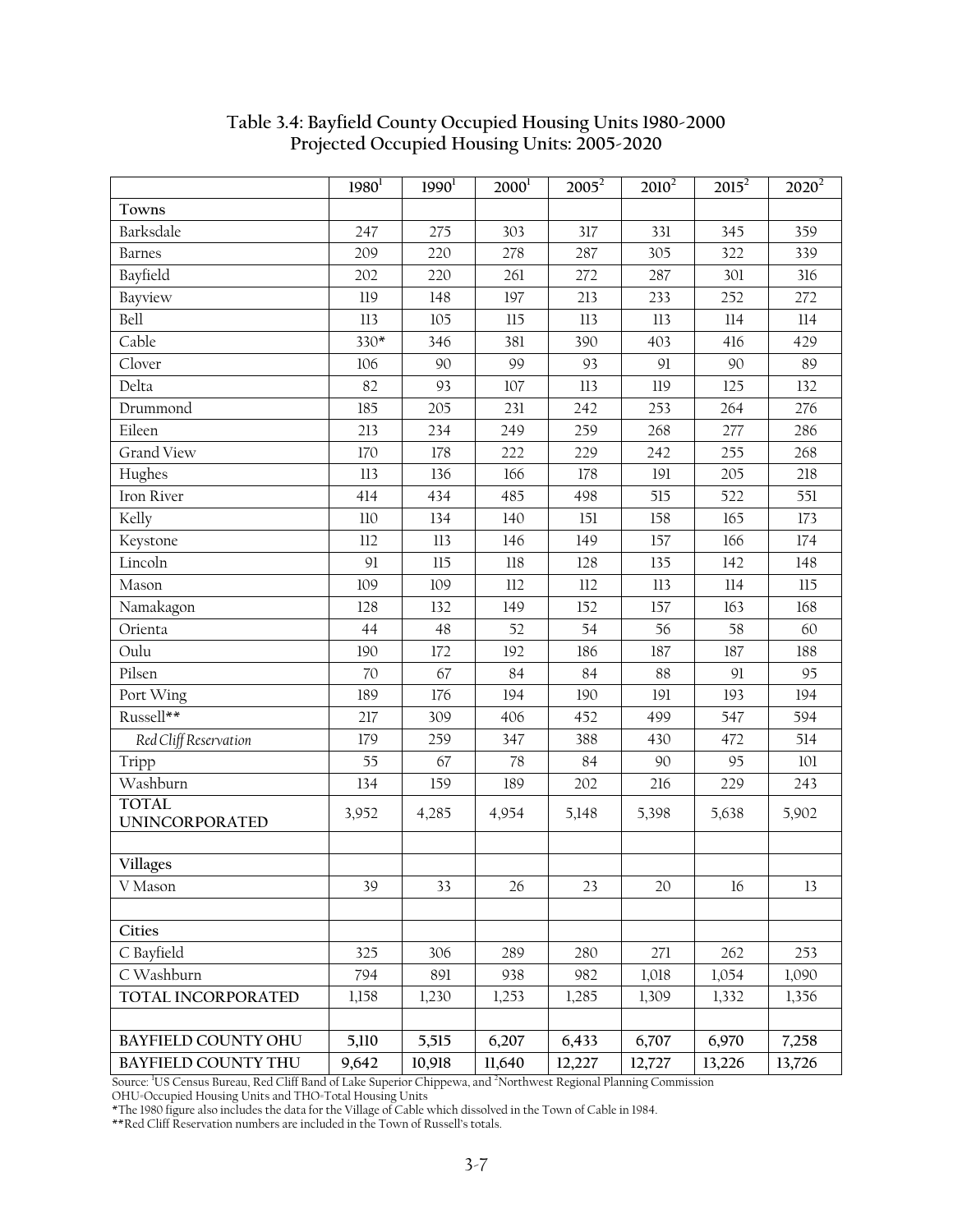|                                       | $1980^1$  | 1990 <sup>1</sup> | 2000 <sup>1</sup> | $2005^2$ | $2010^2$        | $2015^2$ | $2020^2$        | Change<br>from<br>2000-<br>2020 |
|---------------------------------------|-----------|-------------------|-------------------|----------|-----------------|----------|-----------------|---------------------------------|
| Towns                                 |           |                   |                   |          |                 |          |                 |                                 |
| Barksdale                             | $12***$   | 22                | 29                | 34       | 38              | 42       | 47              | $+18$                           |
| <b>Barnes</b>                         | 788**     | 1,051             | 1,160             | 1,279    | 1,372           | 1,465    | 1,558           | +398                            |
| Bayfield                              | $60**$    | 97                | 200               | 224      | 259             | 294      | 329             | $+129$                          |
| Bayview                               | $16***$   | 49                | 77                | 93       | 108             | 124      | 139             | $+62$                           |
| Bell                                  | $206**$   | 244               | 284               | 303      | 323             | 342      | 362             | $+78$                           |
| Cable*                                | $171**$   | 293               | 284               | 334      | 362             | 390      | 419             | $+135$                          |
| Clover                                | $131***$  | 159               | 252               | 271      | 302             | 332      | 362             | $+110$                          |
| Delta                                 | $158**$   | 259               | 200               | 237      | 248             | 259      | 269             | $+69$                           |
| Drummond                              | $393**$   | 384               | 397               | 394      | 395             | 396      | 397             | $+0$                            |
| Eileen                                | $9**$     | 15                | 19                | 22       | 24              | 27       | 29              | $+10$                           |
| Grand View                            | 228**     | 290               | 294               | 320      | 337             | 353      | 370             | $+76$                           |
| Hughes                                | $156***$  | 216               | 165               | 185      | 188             | 190      | 192             | $+27$                           |
| Iron River                            | $329**$   | 430               | 403               | 443      | 461             | 480      | 498             | $+95$                           |
| Kelly                                 | $8***$    | 17                | 18                | 22       | 24              | 27       | 29              | $^{\rm +11}$                    |
| Keystone                              | $18***$   | 20                | 35                | 37       | 41              | 46       | 50              | $+15$                           |
| Lincoln                               | $36***$   | 53                | 64                | 72       | 79              | 86       | 93              | $+29$                           |
| Mason                                 | $9**$     | 21                | 35                | 41       | 48              | 54       | $\overline{61}$ | $+26$                           |
| Namakagon                             | $292**$   | 371               | 374               | 407      | 428             | 448      | 469             | $+95$                           |
| Orienta                               | $46**$    | $\overline{97}$   | 140               | 165      | 188             | 212      | 235             | $+95$                           |
| Oulu                                  | $11***$   | 49                | 52                | 68       | 78              | 89       | 99              | $+47$                           |
| Pilsen                                | $9**$     | 13                | 18                | 20       | $\overline{22}$ | 25       | 27              | $+9$                            |
| Port Wing                             | $20**$    | 89                | 137               | 170      | 199             | 228      | 258             | $+121$                          |
| Russell***                            | $24***$   | $\overline{52}$   | 83                | 97       | 112             | 127      | 142             | $+59$                           |
| Red Cliff Reservation                 | 42        | 43                | 65                | 67       | 73              | 79       | 85              | $+20$                           |
| Tripp                                 | $21***$   | 29                | 45                | 50       | 56              | 62       | 68              | $+23$                           |
| Washburn                              | $3***$    | 13                | 28                | 33       | 40              | 46       | 52              | $+24$                           |
| <b>TOTAL</b><br><b>UNINCORPORATED</b> | 3,154     | 4,333             | 4,793             | 5,321    | 5,732           | 6,144    | 6,554           | $+1,761$                        |
|                                       |           |                   |                   |          |                 |          |                 |                                 |
| <b>Villages</b><br>Mason              | $0***$    | 3                 | 7                 | 9        | 10              | 12       | 14              | $+7$                            |
|                                       |           |                   |                   |          |                 |          |                 |                                 |
| <b>Cities</b>                         |           |                   |                   |          |                 |          |                 |                                 |
| Bayfield                              | $7**$     | 65                | 91                | 119      | 142             | 164      | 186             | $+95$                           |
| Washburn                              | $3**$     | $\overline{29}$   | $\overline{31}$   | 42       | 49              | 56       | 63              | $+32$                           |
| <b>TOTAL</b>                          |           |                   |                   |          |                 |          |                 |                                 |
| <b>INCORPORATED</b>                   | 5         | 97                | 129               | 170      | 201             | 232      | 263             | 134                             |
| <b>BAYFIELD COUNTY</b><br><b>SHU</b>  | $3,154**$ | 4,430             | 4,922             | 5,491    | 5,933           | 6,376    | 6,817           | $+1,895$                        |

# **Table 3.5: Bayfield County: Seasonal Housing Units 1980-2020 Projected Housing Units 2000-2020**

Source:1 US Census Bureau, <sup>2</sup> NWRPC, Red Cliff Band of Lake Superior Chippewa SHU=Seasonal Housing Units *\*1980 figure also includes the Village of Cable, which dissolved into the Town of Cable in 1984* 

**\*\*Please note: The 1980 Census did not designate a specific category for Seasonal Housing Units. The 1980 figures are the number of Year-Around Housing Units subtracted from the Total Housing Units and may not be the most accurate gauge of Seasonal Housing Units in Bayfield County. They are included here as a point of reference only.** 

\*\*\*Red Cliff Reservation numbers are included in the Town of Russell's totals.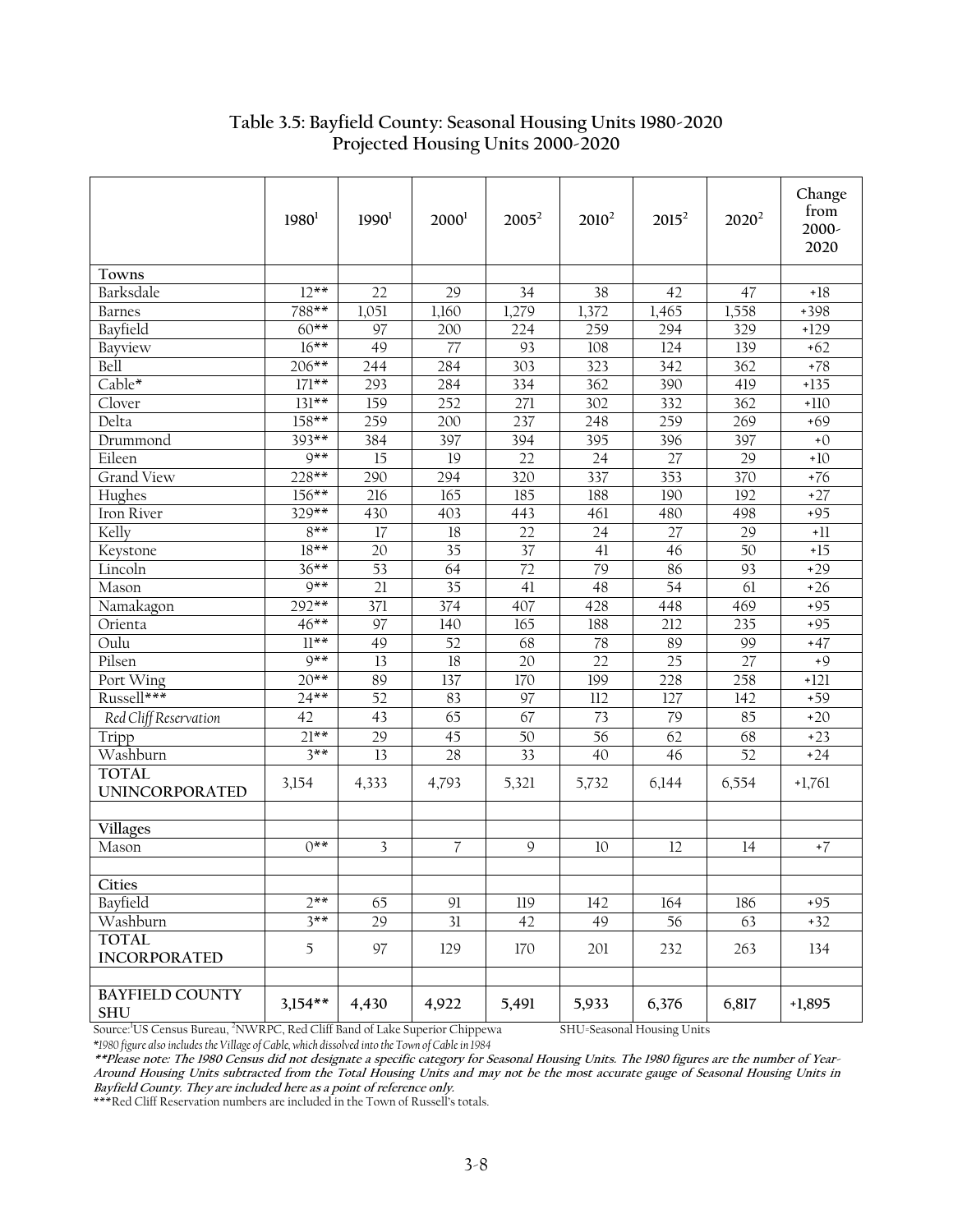### **3.4 HOUSING DENSITY**

## **Total Housing Density**

Map 3.1 indicates Bayfield County's position in total housing unit density for the 50-year period from 1940 to 1990. The data, displayed by federal census tract, reveals the pattern of housing development per square mile for Bayfield County. Housing density has increased since 1940 as second home construction has flourished and permanent residents have moved out into the rural areas.

## **Housing Unit Density**

Map 3.2 and 3.3 illustrates housing unit density from both the 1990 and 2000 federal Census by Census block. The maps clearly reveal the pattern of development within the incorporated units along lakeshore and riverfront property and along the major highway corridors. Of note, sizeable areas of the county have eight or fewer housing units per square mile.

## **Seasonal Housing Unit Density**

Maps 3.4 and 3.5 depict the concentration of seasonal housing units throughout Bayfield County by Census block from both the 1990 and 2000 Census. The areas with the highest percentages of seasonal units are found in the lake districts (predominantly recreational/seasonal lakeshore homes) and other pockets spread throughout the county (hunting cabins, sites of wooded seclusion).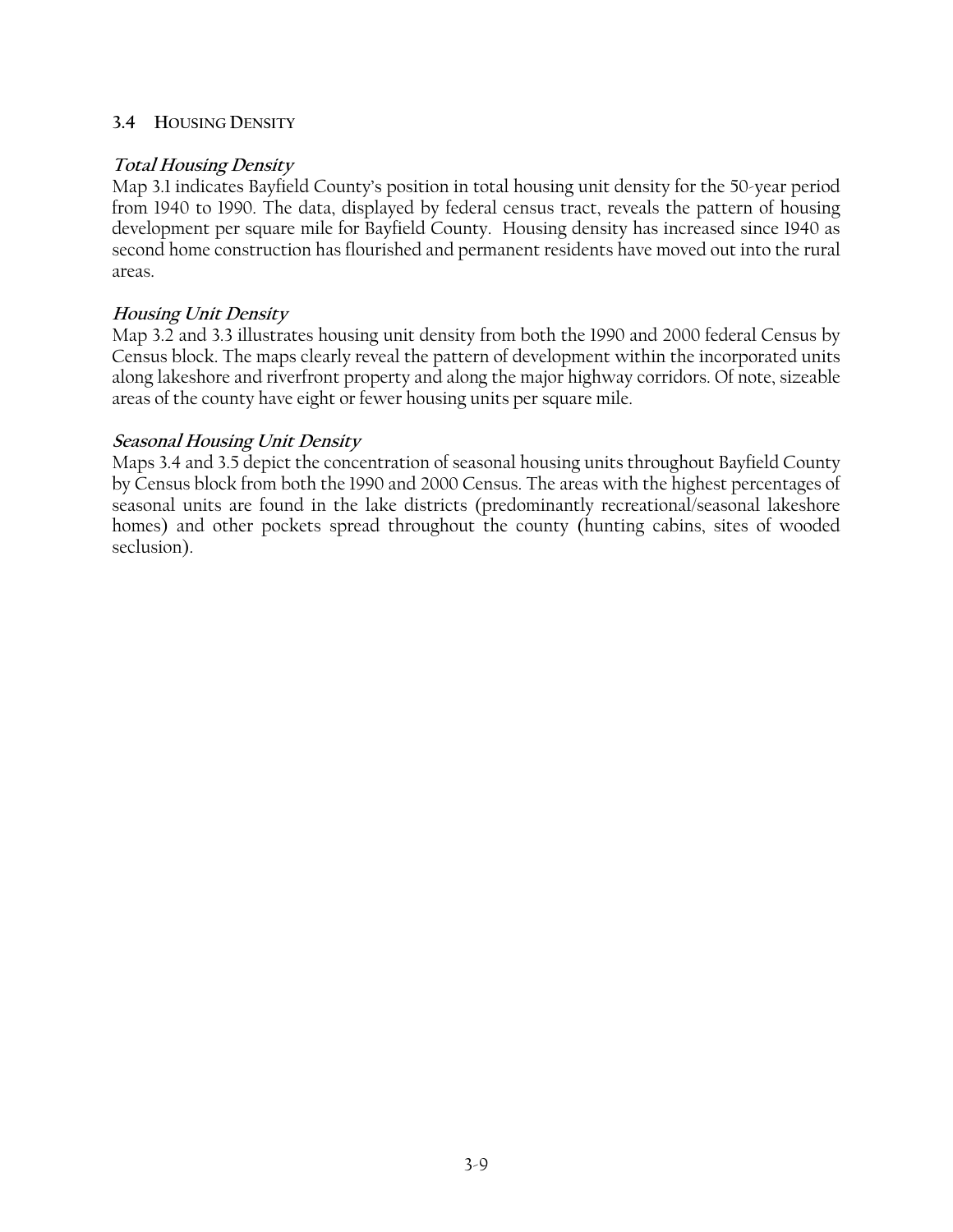**Map 3.1: 1940 to 1990**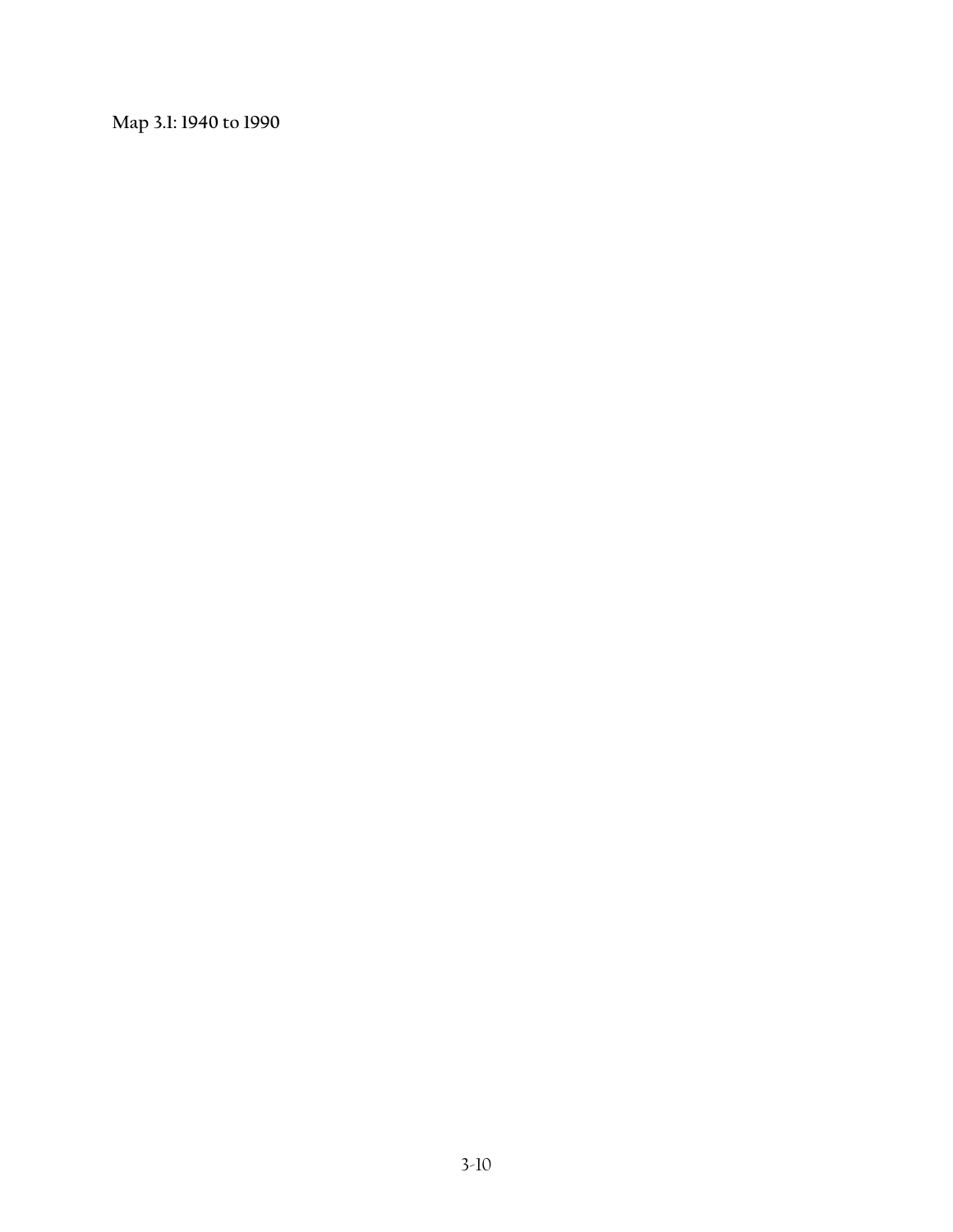**Map 3.2 – 1990 Housing Unit Density**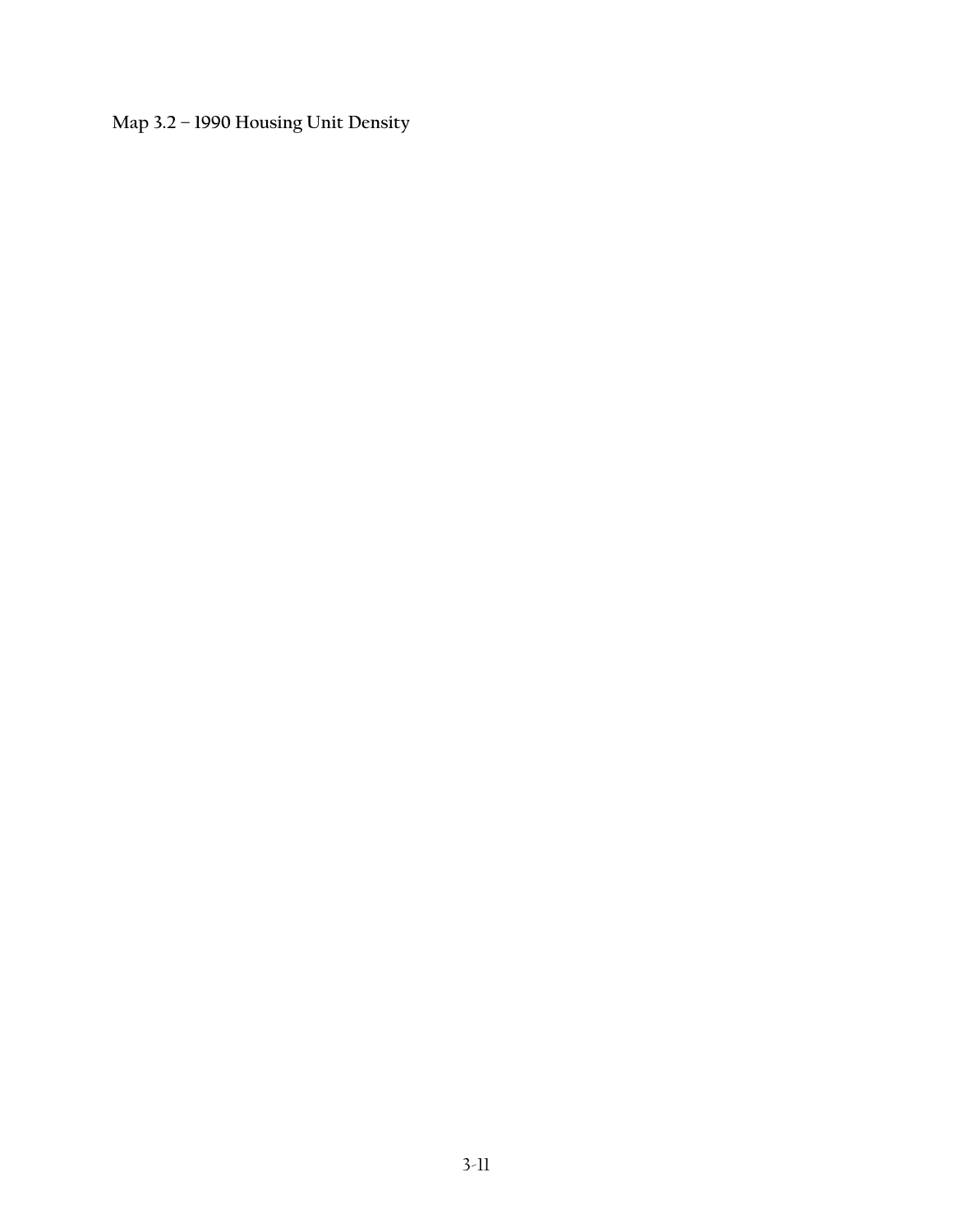**Map 3.3 – 2000 Housing Unit Density**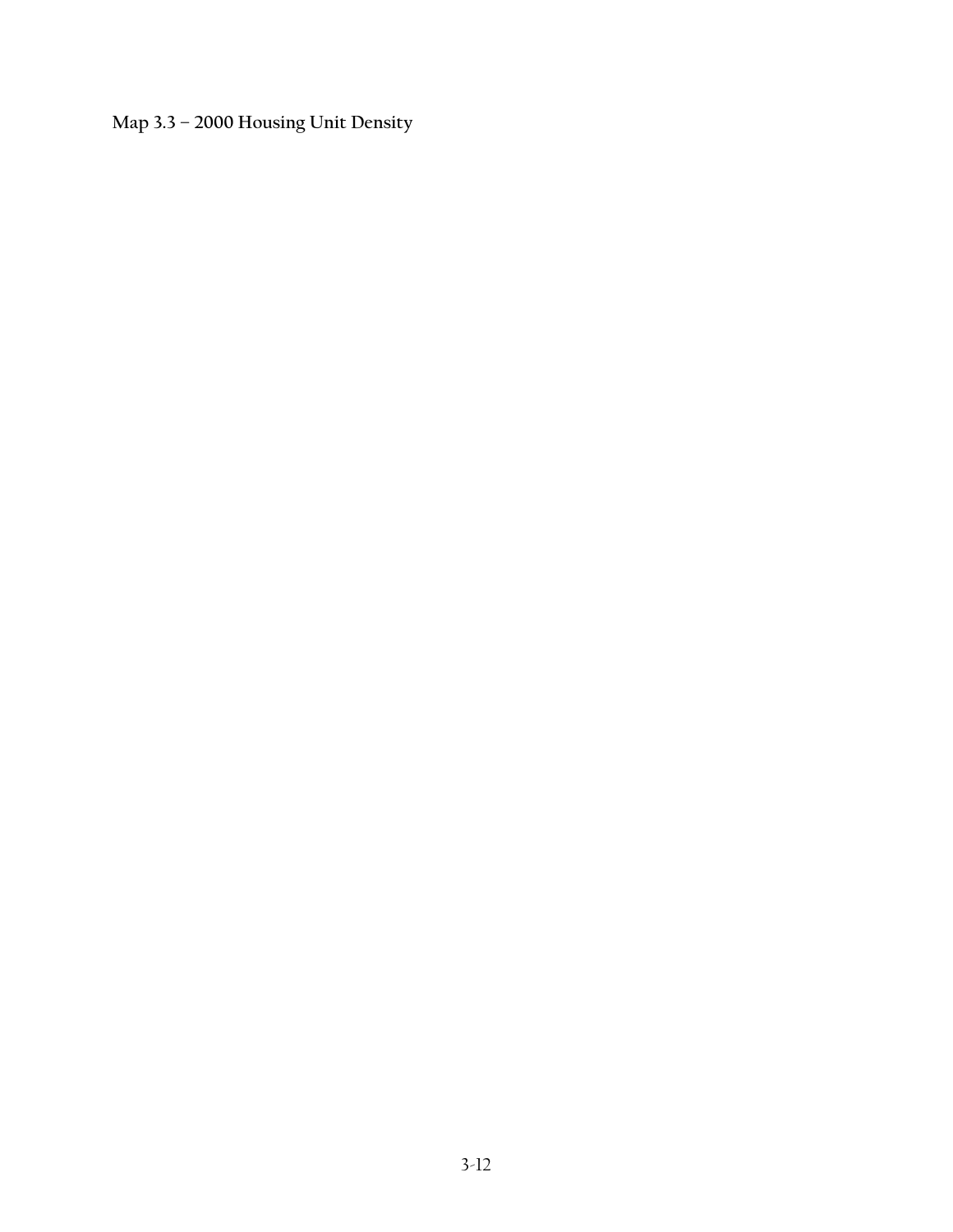**Map 3.4 – 1990 Seasonal Housing Unit Density**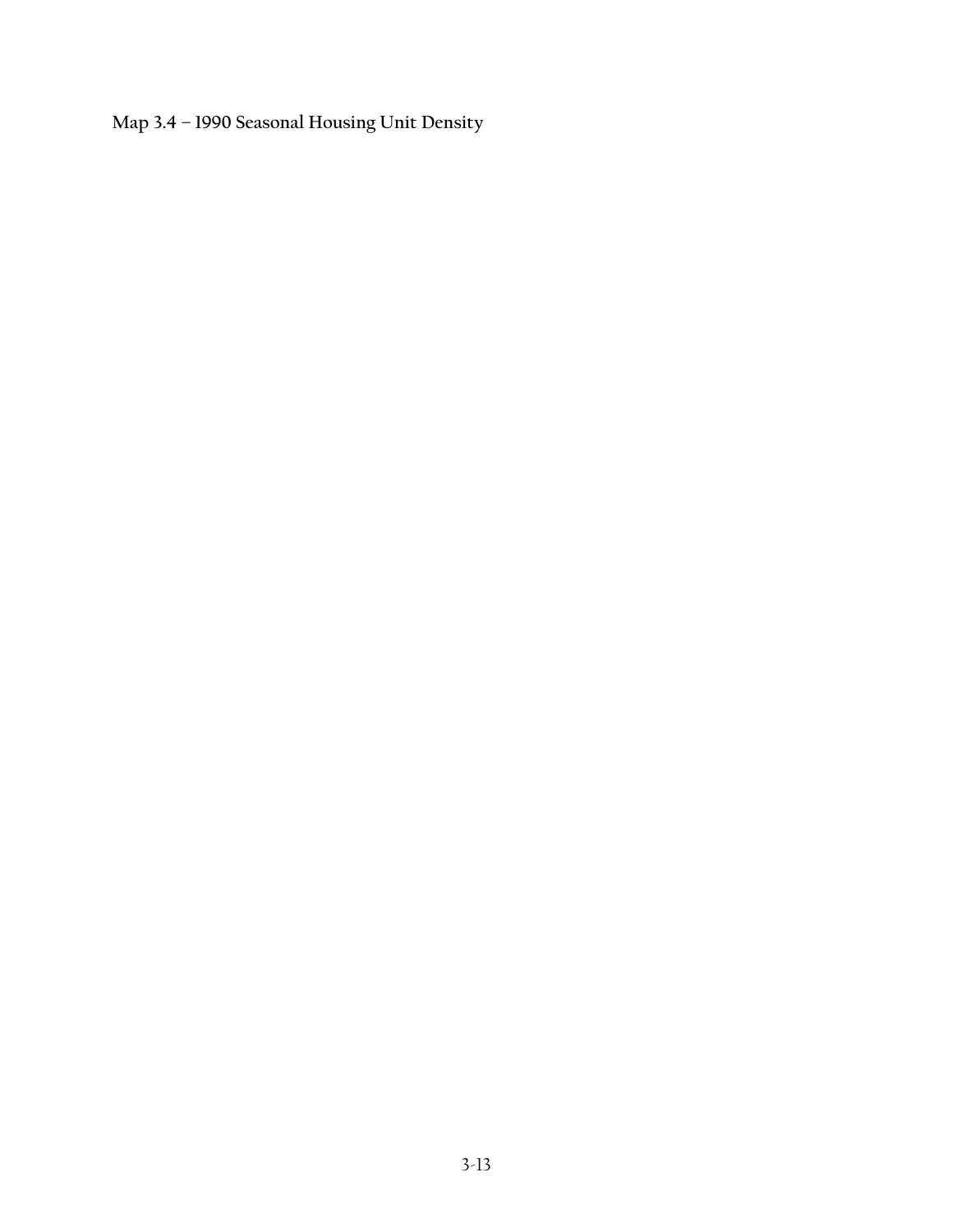# **Map 3.5 – 2000 Seasonal Housing Unit Density**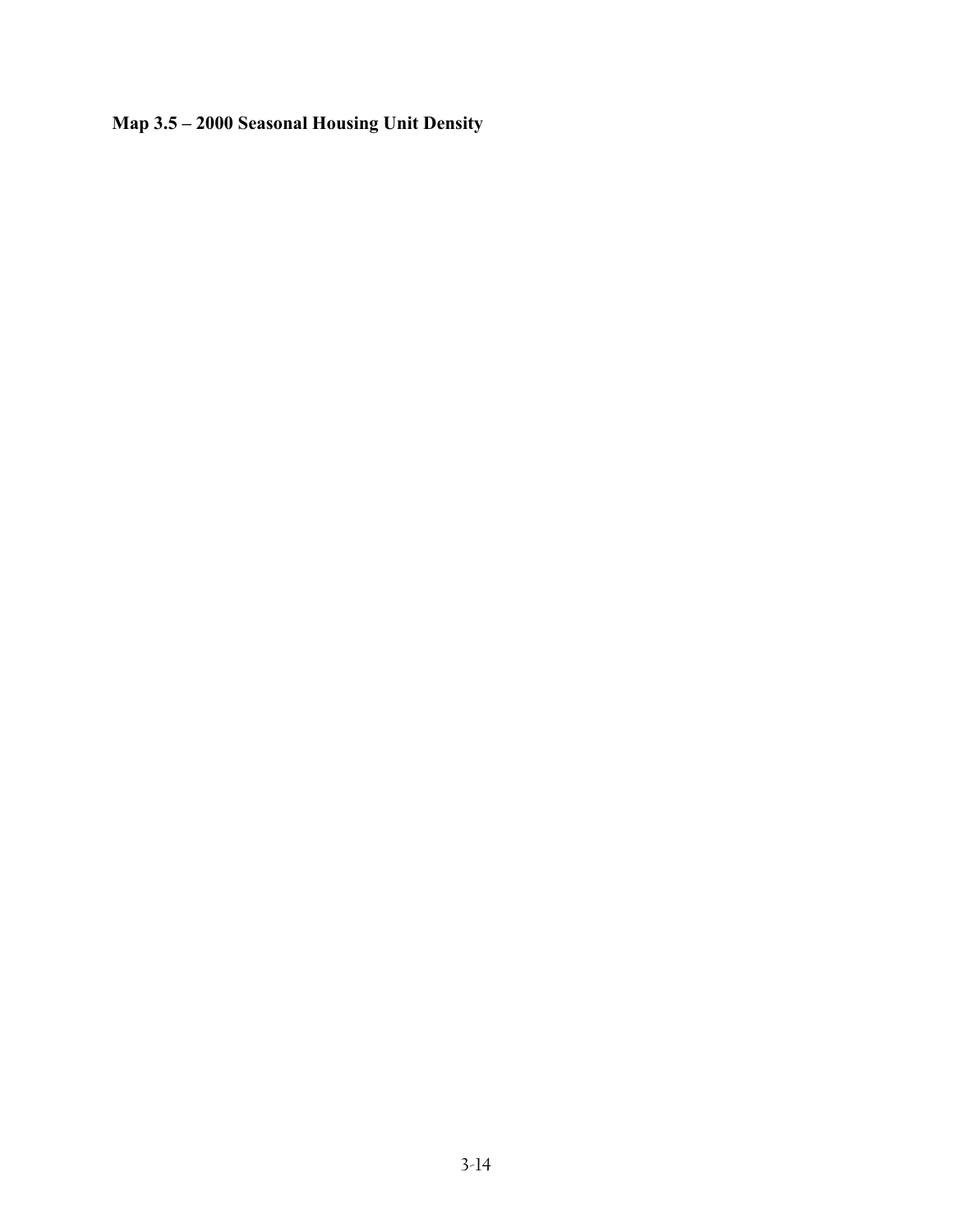### **3.5 HOUSING STOCK**

# **Age of Housing Stock**

The 2000 U.S. Census reports that 31.6 percent of all housing units in Bayfield County were constructed between 1980 and 2000, while 44.8 percent were constructed between 1940 and 1980, and 23.6 percent constructed before 1939. Table 3.6 indicates in more detail the age of the county's housing stock.

| Year Structure Built | Number of Structures | Percentage of All Structures |
|----------------------|----------------------|------------------------------|
| 1990 to March 2000   | 2,312                | 19.9%                        |
| 1980 to 1989         | 1,361                | $11.7\%$                     |
| 1970 to 1979         | 2,077                | 17.8%                        |
| 1960 to 1969         | 1,423                | 12.2%                        |
| 1940 to 1959         | 1,718                | 14.8%                        |
| 1939 or earlier      | 2,749                | 23.6%                        |

|  | Table 3.6: Age of Bayfield County Housing Stock |  |
|--|-------------------------------------------------|--|
|  |                                                 |  |

Source: US Census Bureau, 1990 & 2000

## **Water Access**

Based on 1990 U.S. Census data of the county's 10,918 total housing units in 1990, 2,359 (21.6%) have access to water through either public or private water works, 7,596 (69.6%) using an individual drilled well, 297 (2.7%) using an individual dug well, and 666 (6.1%) using some other source of water. Most of Bayfield County's rural areas do not have access to municipal water systems and rely on individual wells for their water supply.

### **Sewer Access**

Based on U.S. Census data of the county's 10,918 total housing units, 2,548 (23.3%) have access to a public sewer, 7,247 (66.4%) make use of a septic tank or private outside waste treatment system, while 1,096 (10.0%) identified some other means of waste disposal. Most rural towns in the county do not have access to sewage and wastewater systems and rely on holding tanks, drain fields, and private septic systems for waste disposal. At present, all incorporated municipal units of government in Bayfield County have sewer and wastewater systems in place and, in several instances, extend their systems to adjoining, unincorporated units of government. Table 3.7 summarizes sewer and wastewater treatment systems currently in use in Bayfield County.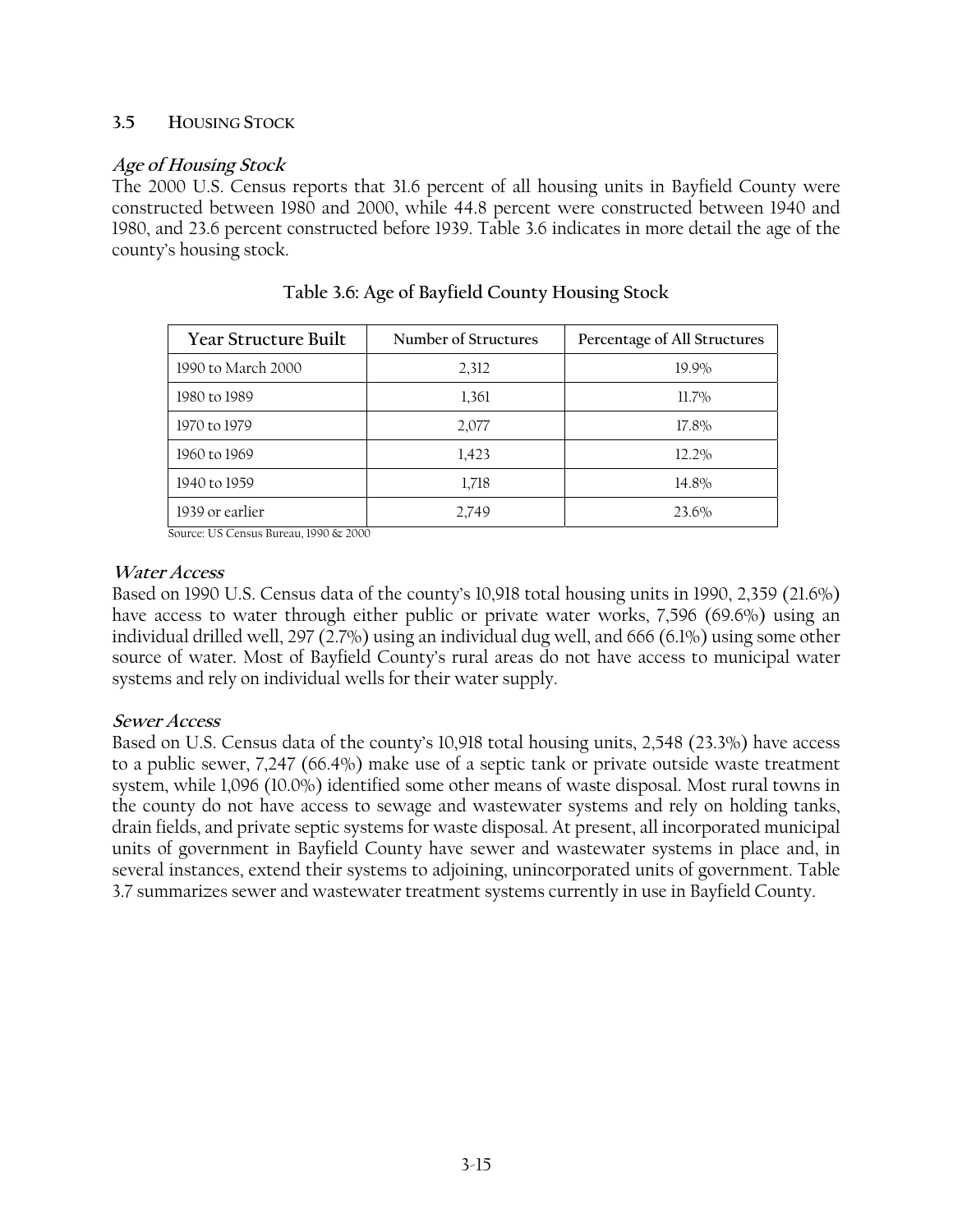# **Table 3.7: Sewer and Wastewater Treatment Systems in Bayfield County as of December 2001**

| MUNICIPAL SYSTEMS                                                      |                        |                                                                                                                                                                            |  |  |  |
|------------------------------------------------------------------------|------------------------|----------------------------------------------------------------------------------------------------------------------------------------------------------------------------|--|--|--|
| Location                                                               | Type of system         | <b>Present Status</b>                                                                                                                                                      |  |  |  |
| (C) Washburn                                                           | Collection & treatment | Activated sludge treatment plant. No plans to update in<br>the near future.                                                                                                |  |  |  |
| (C) Bayfield                                                           | Collection & treatment | Activated sludge treatment plant. Plans to include Town<br>of Bayfield and Pikes Bay Sanitary District in regional<br>sewer service planning.                              |  |  |  |
| (V) Mason                                                              | Collection & treatment | Stabilization ponds system, followed by spray irrigation.<br>A new system that serves greater Mason.                                                                       |  |  |  |
| (T) Port Wing                                                          | Collection & treatment | Stabilization pond system. System is some 30 years old<br>and plans are underway to upscale for additional capacity.                                                       |  |  |  |
| (T) Clover                                                             | Collection & treatment | Stabilization pond system constructed in the mid 80's.<br>Collection and treatment is done for Herbster.                                                                   |  |  |  |
| $(T)$ Bell                                                             | Collection & treatment | System serves all unincorporated area and adjoining areas<br>of Cornucopia. This sanitary district was constructed in<br>1992.                                             |  |  |  |
| (T) Iron River                                                         | Collection & treatment | Presently has stabilization ponds followed by a<br>constructed wetland. Serves the unincorporated Town of<br>Iron River.                                                   |  |  |  |
| Pikes Bay San. Dist.<br>(T) Bayfield                                   | Collection & treatment | A stabilization pond type of treatment that serves Port<br>Superior Marina and the Goldridge condominium<br>development. It is presently at capacity.                      |  |  |  |
| (T) Grand View                                                         | Collection & treatment | This is a aerated lagoon treatment plant that serves the<br>unincorporated hamlet of Grand View.                                                                           |  |  |  |
| (T) Drummond                                                           | Collection & treatment | Stabilization pond followed by peat bog treatment. Plans<br>are in the making to expand the collection system. It<br>presently serves the unincorporated area of Drummond. |  |  |  |
| (T) Cable                                                              | None at present time   | Plans to construct collection and stabilization pond<br>treatment plant, followed by spray irrigation. Plans to<br>begin in 2002 and finish in 2003.                       |  |  |  |
| <b>Telemark Resort</b><br>$(T)$ Cable                                  | Activate & treatment   | This is an activated sluge treatment facility serving the<br>Telemark Resort.                                                                                              |  |  |  |
| <b>Great Lakes Visitor</b><br>Center (Intersection of<br>STH 2 and 13) | Limited facilities     | Collected waste is piped underground to City of Ashland<br>where it is collected for treatment.                                                                            |  |  |  |
| Red Cliff San. Dist.<br>(T) Russell                                    | Collection & treatment | Currently a two-lagoon system with plans to eliminate<br>one lagoon and replace it with a mechanical wastewater<br>treatment plant.                                        |  |  |  |

Source: Department of Natural Resources, Wastewater Management Division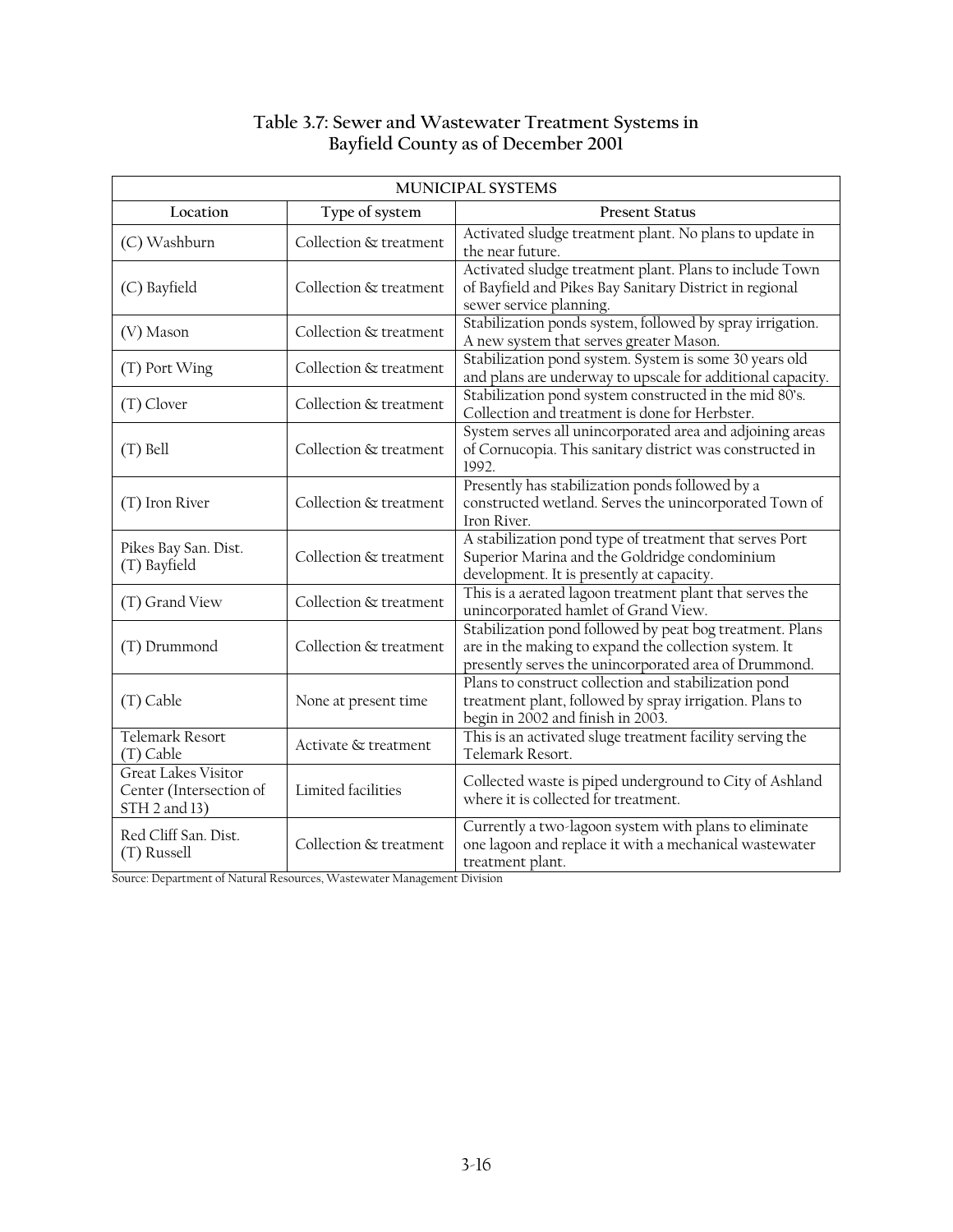# **Heating Fuel**

According to 2000 Census data, of the county's 6,207 occupied housing units, 63.9 percent are identified as using utility gas, bottled, tank, or LP gas as their primary source of heat. Table 3.8 illustrates in detail the type heating fuel in use by Bayfield County's occupied housing units.

| House Heating Fuel      | Occupied Units using<br>fuel type | Percent of all occupied<br>units using fuel type |
|-------------------------|-----------------------------------|--------------------------------------------------|
| Utility gas             | 1,572                             | 25.3%                                            |
| Bottled, tank or LP gas | 2,395                             | 38.6%                                            |
| Electricity             | 419                               | $6.8\%$                                          |
| Fuel oil, kerosene      | 762                               | 12.3%                                            |
| Coal or coke            | $\Omega$                          | $0.0\%$                                          |
| Wood                    | 1,047                             | 16.9%                                            |
| Solar energy            | $\mathcal{D}$                     | $0.0\%$                                          |
| Other fuel              | 8                                 | 0.1%                                             |
| No fuel used            |                                   | $0.0\%$                                          |

|  |  | Table 3.8: Heating Fuel of Bayfield County Housing Stock |
|--|--|----------------------------------------------------------|
|  |  |                                                          |
|  |  |                                                          |

Source: US Census Bureau, 2000-dp-4

## **Structural Characteristics**

The 1990 Census identifies a little over one-half (55.4%) of all housing units have two or fewer bedrooms while the remaining 44.6 percent have three or more bedrooms. According to the 2000 Census, of the 11,640 total units, 9,837 (84.5%) are identified as 1-unit detached, 224 (1.9%) as 1-unit attached, 293 (2.5%) as having 2 to 4 attached units, 92 (0.8%) as having 5 to 9 attached units, and 122 (1.0%) as having 10 or more attached units. Additionally, 1,072 units (9.2% of total units) are identified as mobile home, trailer, or other housing type.

### **Select Housing Characteristics**

According to 2000 Census data, of the total 11,640 housing units, 146 (2.4%) were identified as lacking complete plumbing facilities, while 105 (1.7%) were identified as lacking complete kitchen facilities.

# **3.6 HOUSING VALUE**

According to the Northern Waters Multiple Listing Survey database, the average cost of a new home, not on waterfront property, in Bayfield County as of December 2001 was \$84,000. Real estate professionals indicate the cost of a new home would cost about \$115,000 with factors such as lot size, finished basement, number of bedrooms, or attached garage adding to the variability in the total cost.

According to 2000 Census data, 1,378 homes were mortgaged, while 1,246 were not mortgaged. The median monthly payment for mortgaged units is \$708 and \$285 for non-mortgaged housing units. The median value of an existing owner-occupied home was identified at \$86,000. Tables 3.9 through 3.13 offer a more detailed view of home value and monthly owner costs for mortgaged and non-mortgaged homes in Bayfield County as well as data on gross rental costs.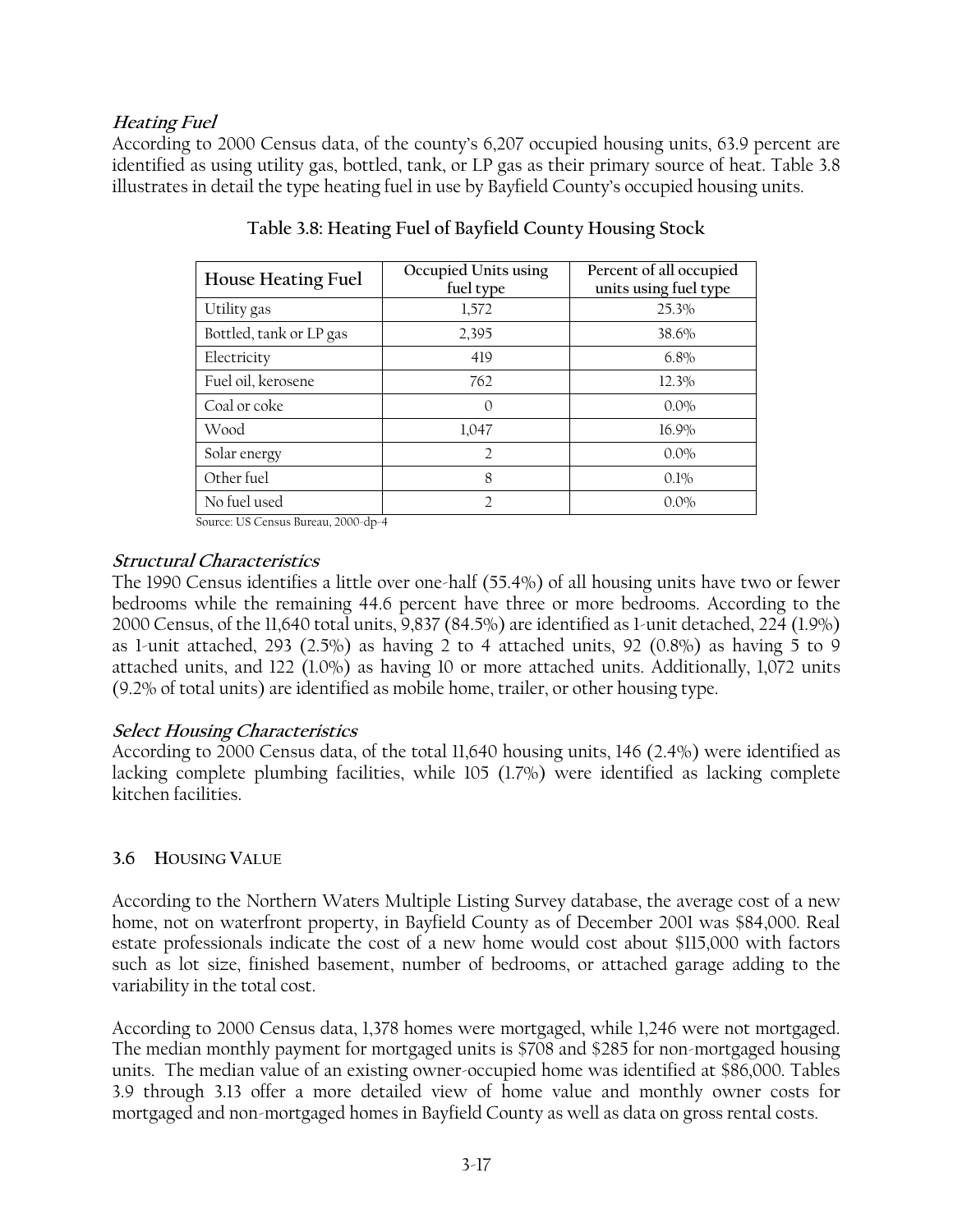| Home Value             | Units | Percent of total<br>surveyed |
|------------------------|-------|------------------------------|
| Less than \$50,000     | 458   | $17.5\%$                     |
| \$50,000 to \$99,999   | 1,141 | 43.5%                        |
| \$100,000 to \$149,999 | 526   | 20.0%                        |
| \$150,000 to \$199,999 | 235   | $9.0\%$                      |
| \$200,000 to \$299,999 | 173   | $6.6\%$                      |
| \$300,000 to \$499,999 | 64    | 2.4%                         |
| \$500,000 or more      | 27    | $1.0\%$                      |
| Total                  | 2,624 | 100.0%                       |

**Table 3.9: Home Value of Owner-Occupied Units** 

Source: US Census Bureau, 2000 (Table DP-4)

# **Table 3.10: Mortgage Status and Selected Monthly Owner Costs**

| <b>Monthly Housing Cost</b> | Units | Percent of Total |
|-----------------------------|-------|------------------|
| Less than \$300 p/month     | 16    | 0.6%             |
| \$300 to \$499 p/month      | 201   | $7.7\%$          |
| \$500 to \$699 p/month      | 459   | $17.5\%$         |
| \$700 to \$999 p/month      | 398   | 15.2%            |
| \$1,000 to \$1,499 p/month  | 227   | 8.7%             |
| \$1,500 or more p/month     | 77    | 2.9%             |
| Not Mortgaged               | 1,246 | 47.5%            |
| Total                       | 1,069 | 100.0%           |

Source: US Census Bureau, 2000 (Table DP-4)

# **Table 3.11: Gross Rent (Renter Occupied Units)**

| <b>Monthly Rental Cost</b> | Units | Percent of total<br>surveyed |
|----------------------------|-------|------------------------------|
| Less than \$200 p/month    | 124   | 13.0%                        |
| \$200 to \$299 p/month     | 131   | $13.7\%$                     |
| \$300 to \$499 p/month     | 370   | 38.7%                        |
| \$500 to \$749 p/month     | 160   | 16.8%                        |
| Over \$749 p/month         | 32    | $3.3\%$                      |
| No Cash Rent               | 138   | 14.5%                        |
| Total                      | 1.120 | 100.0%                       |

Source: US Census Bureau, 2000 (Table DP-4)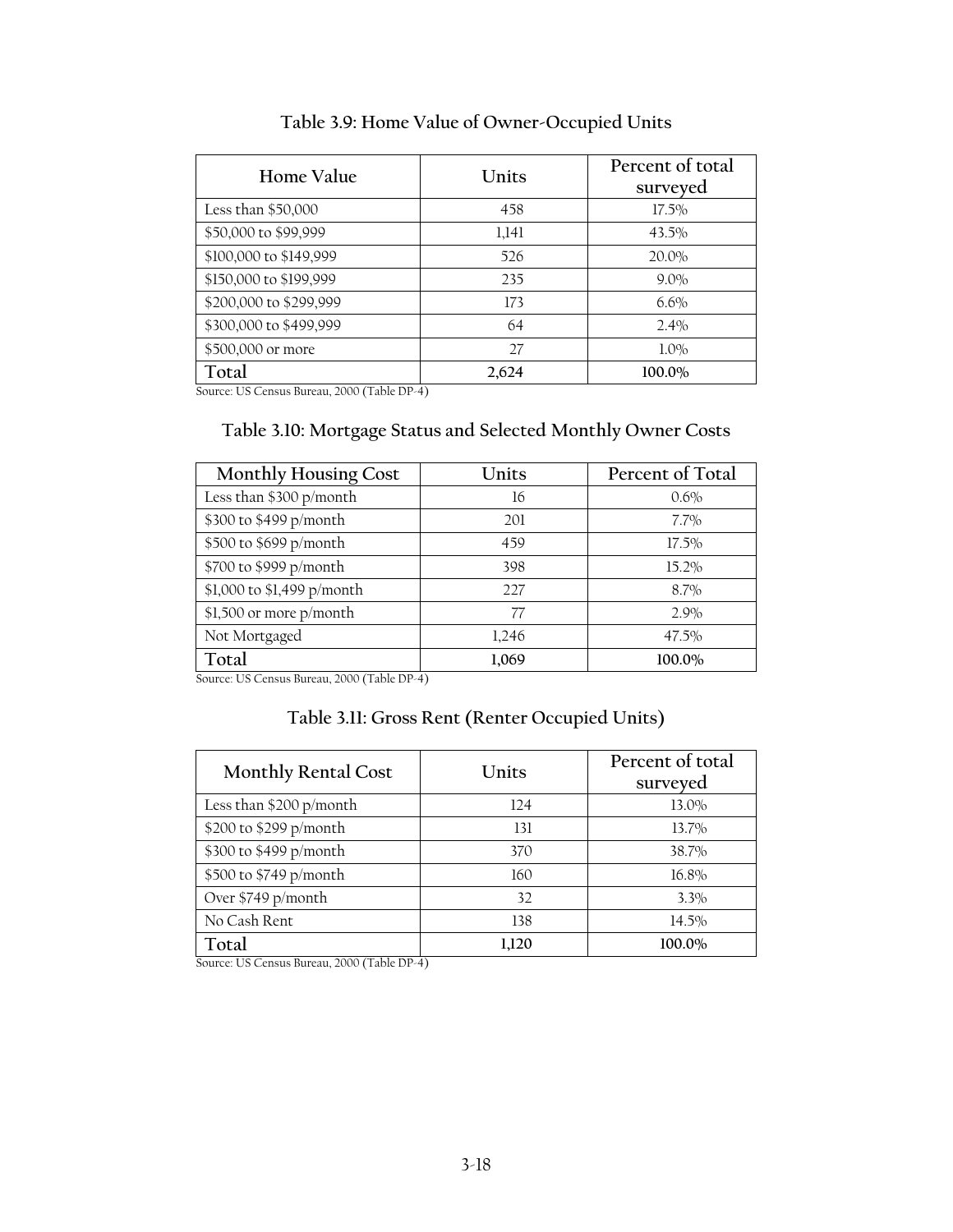| Table 3.12: Monthly Owner Costs as a Percentage of Household Income in 1999 |  |  |  |  |
|-----------------------------------------------------------------------------|--|--|--|--|
| Percent of Household                                                        |  |  |  |  |

| T CILCIIL OF HOUSCHOIG<br>Income Spent on Housing<br>Costs | Number | Percent of Total |
|------------------------------------------------------------|--------|------------------|
| Less than $15.0\%$                                         | 1,108  | 42.2%            |
| 15.0% to 19.9%                                             | 446    | 17.0%            |
| 20.0% to 24.9%                                             | 320    | $12.2\%$         |
| 25.0% to 29.9%                                             | 228    | $8.7\%$          |
| 30.0% to 34.9%                                             | 152    | 5.8%             |
| 35% or more                                                | 362    | 13.8%            |
| Not Computed                                               | 8      | 0.3%             |
| Total                                                      | 2,189  | 100.0%           |

Source: US Census Bureau, 2000 (Table DP-4)

# **Table 3.13: Gross Rent as a Percentage of Household Income in 1999**

| Percent of Household<br>Income Spent on Rental<br>Costs | Number | Percent of Total |
|---------------------------------------------------------|--------|------------------|
| Less than 15.0%                                         | 171    | 17.9%            |
| 15.0% to 19.9%                                          | 154    | 16.1%            |
| 20.0% to 24.9%                                          | 88     | $9.2\%$          |
| 25.0% to 29.9%                                          | 100    | $10.5\%$         |
| 30.0% to 34.9%                                          | 67     | $7.0\%$          |
| 35% or more                                             | 222    | 23.2%            |
| Not Computed                                            | 153    | 16.0%            |
| Total                                                   | 996    | 100.0%           |

Source: US Census Bureau, 2000 (Table DP-4)

# **Summary**

As indicated by the 2000 census, 61 percent of owner-occupied housing units in Bayfield County are valued at \$100,000 or less. 13.8 percent of these households are spending 35 percent or more of their total income on monthly housing costs, while 23.2 percent of renters are spending 35 percent or more of their income on rental units, indicating a potential need for less expensive rental units.

# **3.7 HOUSING TRENDS**

As is indicated in the population section of this plan, Bayfield County is expected to have an increasing population through the year 2020, while at the same time sustaining an increase in total housing units. The central factors addressing this include seasonal home construction, demographic changes, and the availability of economic opportunities.